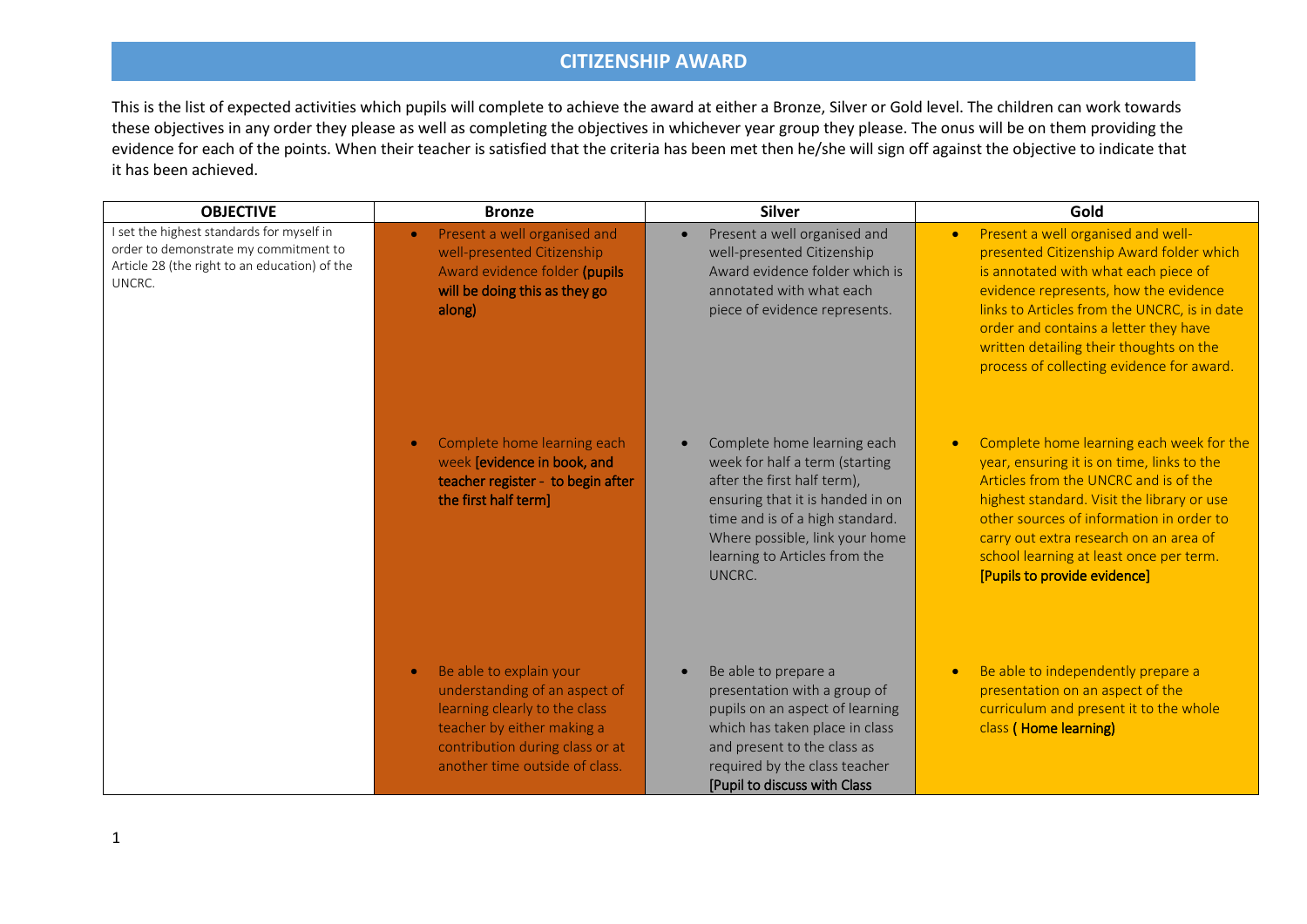|   |                                                                                                                                                                                                                                      | Teacher]                                                                                                                                                                                                             |                                                                                                                                                                                                                                                                                                    |
|---|--------------------------------------------------------------------------------------------------------------------------------------------------------------------------------------------------------------------------------------|----------------------------------------------------------------------------------------------------------------------------------------------------------------------------------------------------------------------|----------------------------------------------------------------------------------------------------------------------------------------------------------------------------------------------------------------------------------------------------------------------------------------------------|
|   | Design a poster promoting the<br>nine school values<br>[Pupil to provide evidence]                                                                                                                                                   | Design a leaflet for the school<br>to display to prospective<br>parents highlighting our school<br>values and how they link to any<br>Articles in the UNCRC [Pupil to<br>provide evidence]                           | Use multimedia to produce a short<br>$\bullet$<br>documentary about life in school and how<br>our nine school values and Articles from<br>the UNCRC are important to our everyday<br>experience in school. [Pupil to provide<br>evidence]                                                          |
|   | Buddy up with a younger child<br>in Key Stage 1 for reading<br>[scheme to start after the first<br>half term and to last through<br>Autumn 2, Spring 1 and Spring<br>21                                                              | Buddy up with a younger child<br>from KS1 for Reading (as<br>stipulated in Bronze) and also<br>borrow and review a book from<br>your teacher.                                                                        | Do some research into access to education<br>on a globally. What are the barriers to<br>education that some children in different<br>countries around the world face? Prepare<br>a report with your findings.                                                                                      |
|   | Approach the steering group to<br>either ask them a question<br>about current Rights<br>Respecting activities in school<br>or to suggest an item for<br>discussion during steering<br>group meetings (pupil to<br>provide evidence). | Have a discussion with parents,<br>carers and relatives about the<br>UNCRC and your Rights. Help to<br>teach people outside school<br>about how we are a Rights<br>Respecting school. [Pupil to<br>provide evidence) | Find out about the ways in which the<br>$\bullet$<br>government makes sure that you have the<br>Rights outlined in the UNCRC. You do not<br>need to go through every single right - pick<br>five Rights and then look to see how the<br>government upholds and protects these<br>Rights in the UK. |
| 2 |                                                                                                                                                                                                                                      |                                                                                                                                                                                                                      |                                                                                                                                                                                                                                                                                                    |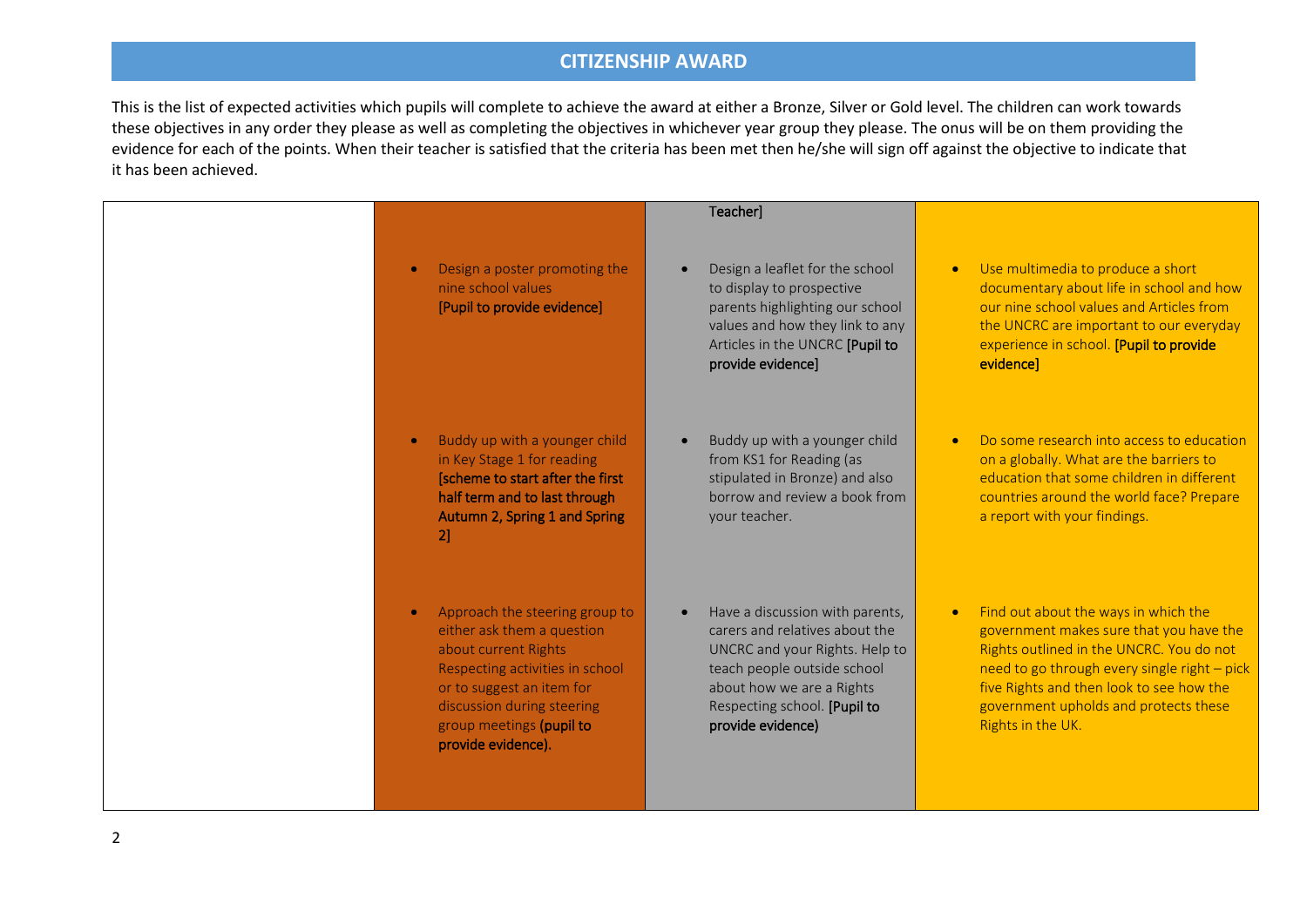| I show commitment to Article 28<br>and school life by completing the<br>following. I recognise that the<br>following objectives help to prepare<br>me for secondary school and<br>beyond. | Be well presented in full<br>school uniform.                                                                                               | Wear full school uniform<br>$\bullet$<br>everyday including the<br>correct shoes and have the<br>correct PE kit in school on<br>PE day and change into it<br>independently. | Be able to prepare your school<br>$\bullet$<br>uniform (home learning) and have the<br>correct PE Kit at school for the year.                                                                                                   |
|-------------------------------------------------------------------------------------------------------------------------------------------------------------------------------------------|--------------------------------------------------------------------------------------------------------------------------------------------|-----------------------------------------------------------------------------------------------------------------------------------------------------------------------------|---------------------------------------------------------------------------------------------------------------------------------------------------------------------------------------------------------------------------------|
|                                                                                                                                                                                           | Be punctual every day and<br>have no lates for a term.                                                                                     | Be punctual every day and<br>$\bullet$<br>have no lates for two terms.                                                                                                      | Have over 98% attendance throughout<br>the year.                                                                                                                                                                                |
|                                                                                                                                                                                           | To respect all personal and<br>school property within the<br>classrooms, making sure to<br>help tidy away and look<br>after the classroom. | Keep all possessions<br>together in the cloakroom<br>(Y5)/lockers (Y6) and in their<br>school tray (class teacher to<br>discuss with pupil)                                 | Keep all books and possessions neatly<br>in the cloakroom/lockers and have the<br>correct equipment with them on the<br>correct day $-$ and in the correct<br>classes/groups in Year 6 (class teacher<br>to discuss with pupil) |
|                                                                                                                                                                                           | To be able to follow<br>instructions when asked to<br>do so by a Teacher                                                                   | To listen carefully to all<br>instructions and<br>demonstrate that they can<br>be followed sensibly                                                                         | To follow all instructions and be pro-<br>$\bullet$<br>active in completing tasks to the best<br>of their ability                                                                                                               |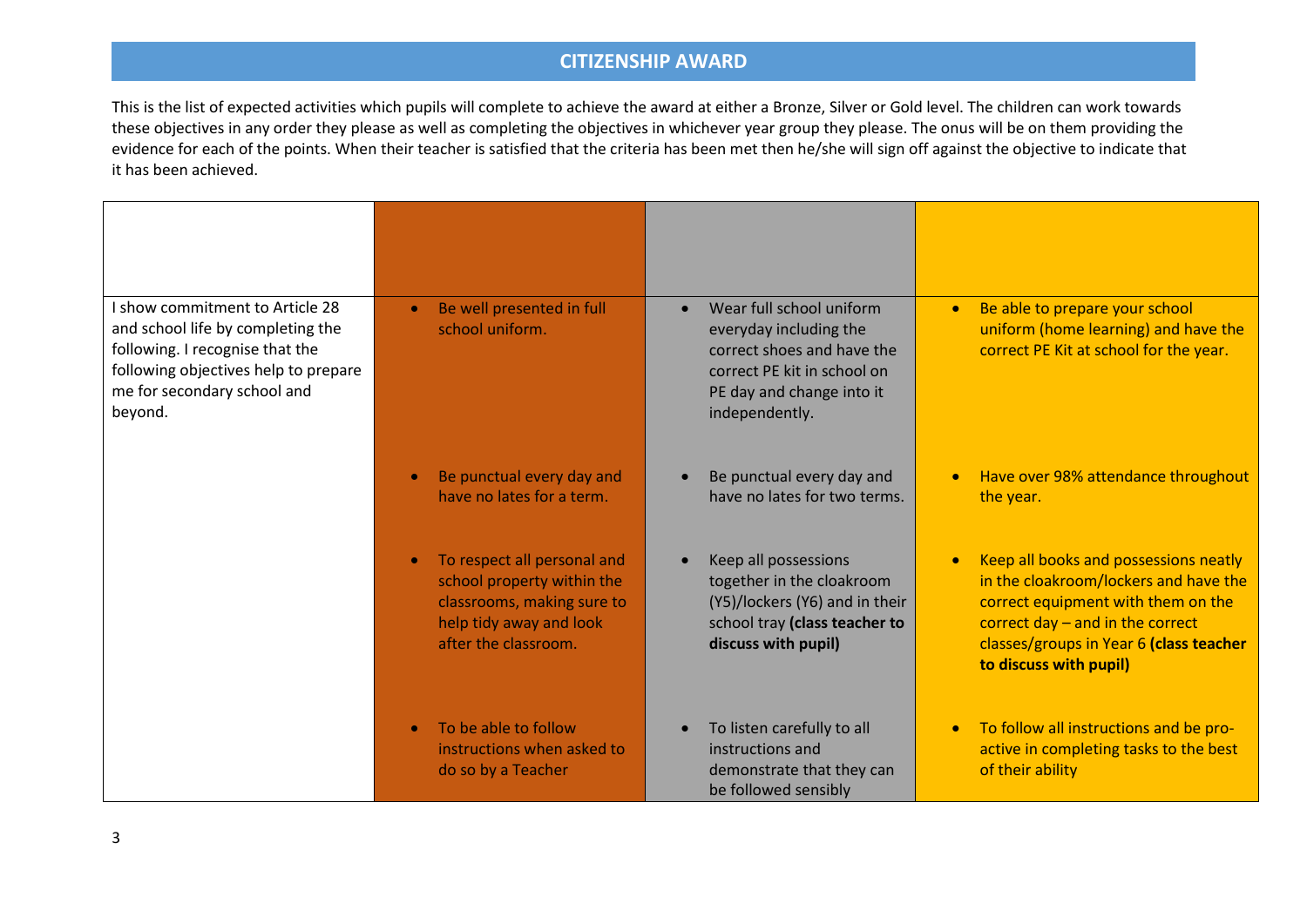| am socially responsible on both a<br>local and global scale and show my<br>commitment to Article 24 (every<br>child has the right to the best<br>possible health). | Research local charities that<br>$\bullet$<br>help to provide people in<br>need with health care, clean<br>water, food and a clean<br>environment [pupils to<br>provide evidence] | Once you have researched<br>charities, make a donation<br>to a food bank (or a food<br>bank collection point in<br>many supermarkets) and<br>also make a donation during<br>Harvest festival [pupils to<br>provide evidence] | Do some research into extreme<br>$\bullet$<br>poverty on a global-scale. Look at the<br>Oxfam initiative of funding a goat for a<br>family in need. Join in with class<br>discussions on this point to see if it is<br>something we can organise as a<br>class/year group. [This can be done<br>during class time at a designated<br>point during the school year] |
|--------------------------------------------------------------------------------------------------------------------------------------------------------------------|-----------------------------------------------------------------------------------------------------------------------------------------------------------------------------------|------------------------------------------------------------------------------------------------------------------------------------------------------------------------------------------------------------------------------|--------------------------------------------------------------------------------------------------------------------------------------------------------------------------------------------------------------------------------------------------------------------------------------------------------------------------------------------------------------------|
|                                                                                                                                                                    | Conduct a tour of the school<br>for visitors [pupil to provide<br>evidence]                                                                                                       | Conduct a tour of the school<br>for visitors and highlight<br>ways on which we are a<br><b>Rights Respecting school</b><br>[pupil to provide evidence]                                                                       | Conduct a tour of the school for<br>visitors, highlight the ways that we are<br>a Rights Respecting school and let<br>them know about some of the<br>fundraising or charity initiatives (both<br>locally and globally) that you have<br>been involved in [pupil to provide<br>evidence]                                                                            |
|                                                                                                                                                                    | Help to make our school a<br>healthy place by bringing a<br>fruit or vegetable snack for<br>break time [teachers to do                                                            | Design a poster about<br>healthy eating/snacks for<br>break time that can be<br>displayed around the                                                                                                                         | Design nutritionally balanced and<br>healthy packed lunch using the<br>information from the EatWell plate.<br>Do research into your packed lunch                                                                                                                                                                                                                   |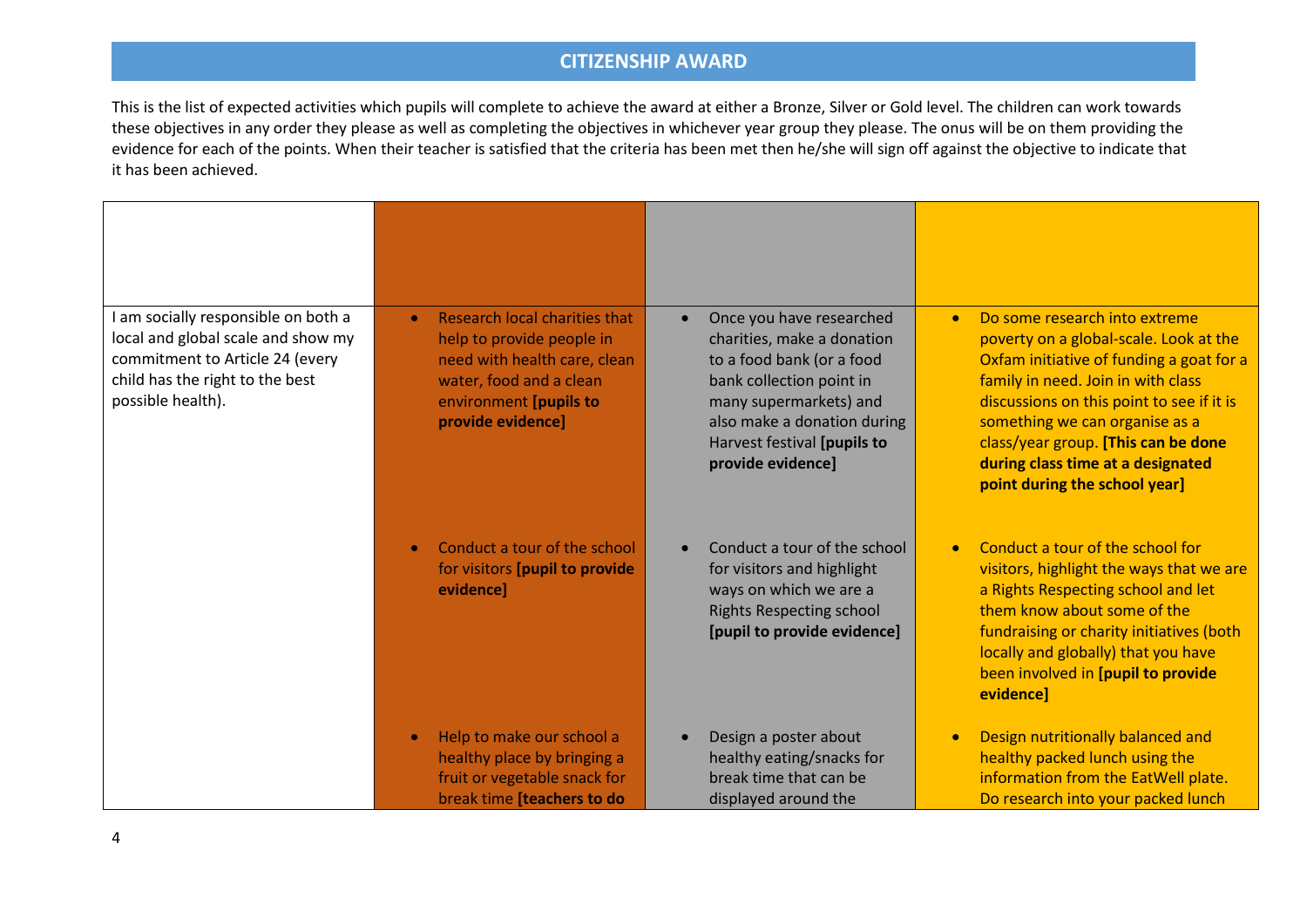|                                                                                                                                                                                                                                                                                                      | random snack checks]                                                                                                                                                      | school, in the school<br>newsletter or in the lunch<br>hall.                                                                                                                                                  | and provide the information in the<br>format of your choice. Even better if<br>you can also bring the actual lunch in<br>with you!                                                                                                                                                                                                                                                                                                                                                |
|------------------------------------------------------------------------------------------------------------------------------------------------------------------------------------------------------------------------------------------------------------------------------------------------------|---------------------------------------------------------------------------------------------------------------------------------------------------------------------------|---------------------------------------------------------------------------------------------------------------------------------------------------------------------------------------------------------------|-----------------------------------------------------------------------------------------------------------------------------------------------------------------------------------------------------------------------------------------------------------------------------------------------------------------------------------------------------------------------------------------------------------------------------------------------------------------------------------|
| I understand that being a<br>responsible global citizen entails<br>accessing a lot of information from<br>various sources. I exercise my rights<br>to Article 13 (Every child must be<br>free to say what they think and to<br>seek and receive all kinds of<br>information, as long as it is within | I agree to adhere to the<br>$\bullet$<br>internet safety code of<br>practice discussed in school.<br>[will be signed off once<br>discussed with teacher]                  | Create a poster outlining<br>the important information<br>so that it can be used for<br>display and to inform other<br>students. [pupil to provide]                                                           | Create a 'What would you do?'<br>$\bullet$<br>scenario card aimed at<br>teaching/reminding children in Year 3<br>& 4 about internet safety and how to<br>deal with certain issues. [school to<br>provide evidence when asked by<br>pupil]                                                                                                                                                                                                                                         |
| the law) and Article 17 (every child<br>has the right to reliable information<br>from the media) in a responsible<br>and sensible manner.                                                                                                                                                            | Find out what the term<br>$\bullet$<br>'Cyberbullying' means and<br>come up with a definition<br>that you can use to explain<br>to others. [pupil to provide<br>evidence] | Research examples of<br>cyberbullying in order to<br>inform your year group. Can<br>you find any details of real-<br>life cases? What was the<br>outcome for those<br>involved?[pupil to provide<br>evidence] | Send a secret message of<br>$\bullet$<br>encouragement to a pupil in another<br>year group (the exact opposite of<br>cyberbullying!). Make sure that it<br>highlights something you have noticed<br>about someone's strength of<br>character, a particular difficulty they<br>have overcome or something you have<br>noticed that they have achieved. Hand<br>the message to your teacher who will<br>pass it on. Spread kindness![pupil to<br>provide secret message to teacher] |